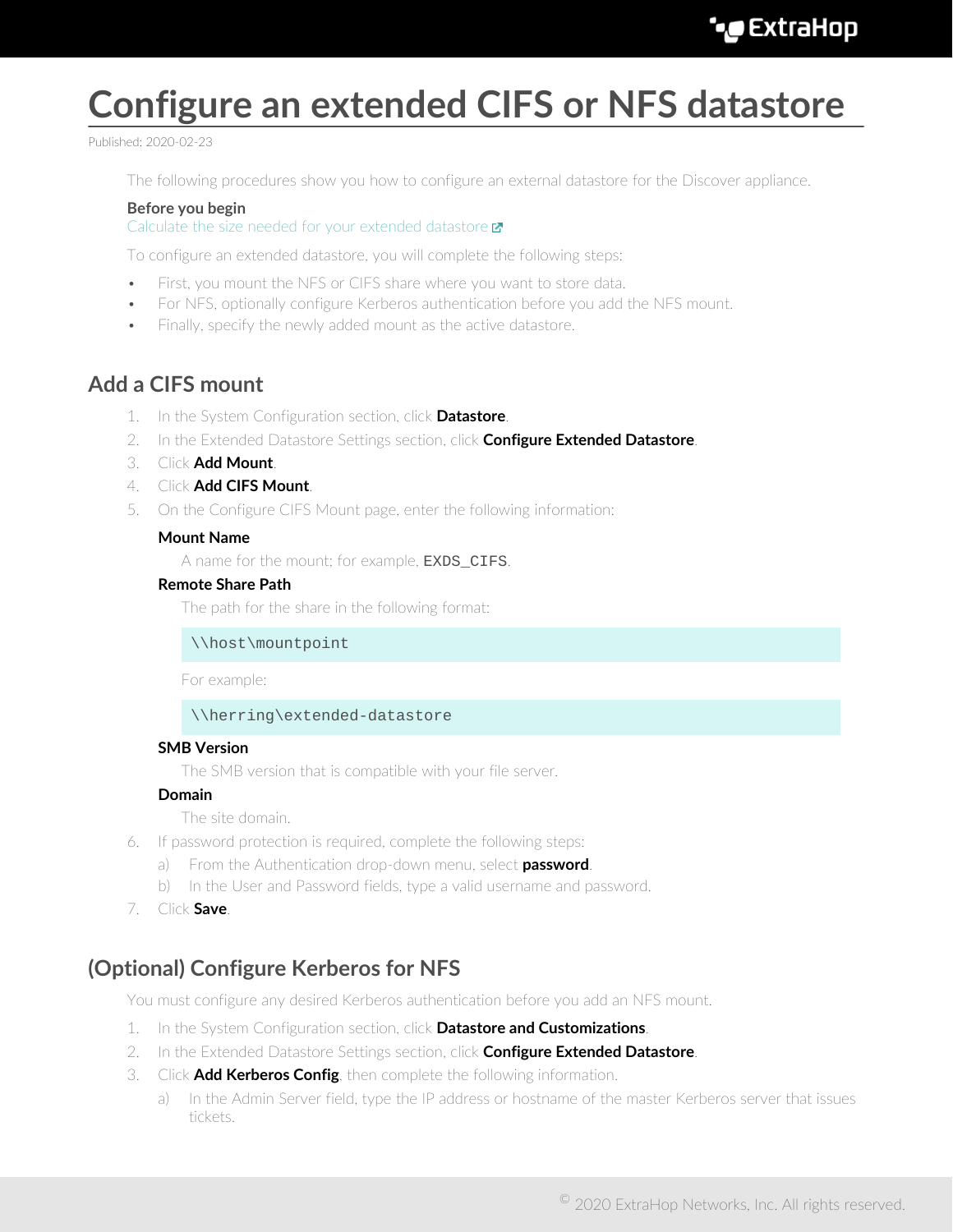## **∙e** ExtraHop

- b) In the Key Distribution Center (KDC) field, type the IP address or hostname of the server that holds the keys.
- c) In the Realm field, type the name of the Kerberos realm for your configuration.
- d) In the Domain field, type the name of the Kerberos domain for your configuration.
- 4. In the Keytab File section, click **Choose File**, select a saved keytab file, and then click **Open**.
- 5. Click **Upload**.

### **Add an NFS mount**

### **Before you begin**

- Configure any applicable Kerberos authentication before you add an NFS mount.
- Either allow read/write access for all users on the share or assign the 'extrahop' user as the owner of the share and allow read/write access.
- You must have NFS version 4.
- 1. In the System Configuration section, click **Datastore and Customizations**.
- 2. In the Extended Datastore Settings section, click **Configure Extended Datastore**.
- 3. Click **Add NFSv4 Mount**.
- 4. On the Configure NFSv4 Mount page, complete the following information:
	- a) In the Mount Name field, type a name for the mount, such as **EXDS**.
	- b) In the Remote Share Point field, type the path for the mount in the following format:  $host: /$ mountpoint, such as herring:/mnt/extended-datastore.
- 5. From the Authentication drop-down, select from the following options:
	- **None**, For no authentication
	- **Kerberos**, For krb5 security.
	- **Kerberos (Secure Auth and Data Integrity)**, for krb5i security.
	- **Kerberos (Secure Auth, Data Integrity, Privacy)**, for krb5p security
- 6. Click **Save**.

### **Specify a mount as an active extended datastore**

After you add a CIFS or NFS mount, set the mount as your active extended datastore. Remember that only one datastore can collect metrics at a time.



**Note:** If you decide to store 5-minute and 1-hour metrics on the extended datastore, this option causes the appliance to migrate any 5-minute and 1-hour metrics that the appliance collected from the local Discover appliance datastore to the extended datastore. Migrating 5-minute and 1-hour metrics to an extended datastore leaves more room to store 30-second metrics on the local datastore, which increases the amount of high-resolution lookback available.

- 1. In the System Configuration section, click **Datastore and Customizations**.
- 2. In the Extended Datastore Settings section, click **Configure Extended Datastore**.
- 3. From the Mount Name drop-down, select the name of the mount you want to specify as the extended datastore.
- 4. In the Datastore Directory field, type a name for the datastore directory. The directory is automatically created on the mount point by the Discover appliance.
- 5. From the Configure as options, select the **Active** radio button.
- 6. In the Datastore Size field, specify the maximum amount of data that can be stored on the datastore.
- 7. Select the checkbox to store 5-minute and 1-hour metrics on the extended datastore. 24-hour metrics are always stored on the extended datastore.